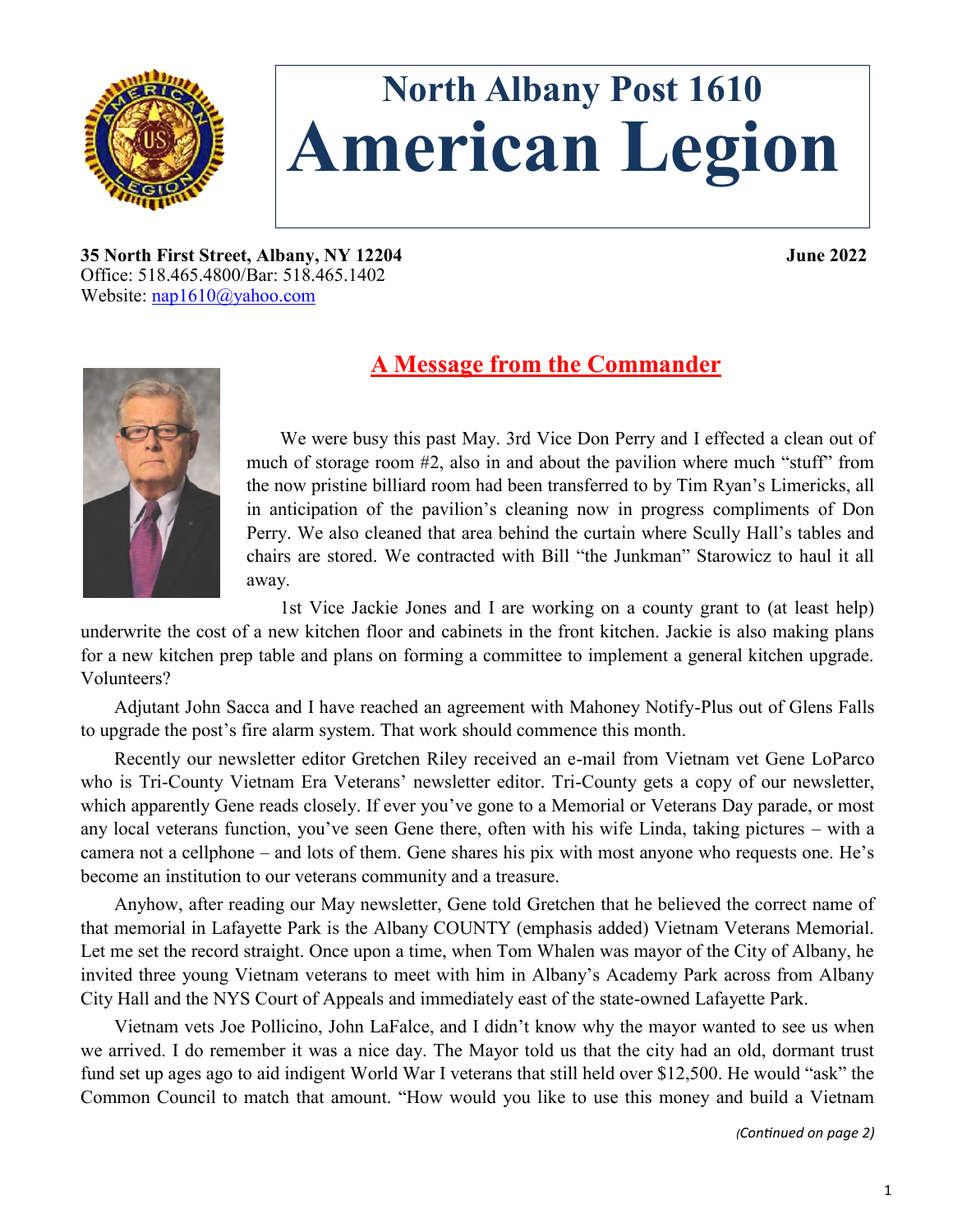#### *(Continued from page 1)*

veterans memorial, maybe even right here in Academy Park?," the mayor asked with a smile. We were thunderstruck

Of course we three, on behalf of the fledgling Tri-County Council Vietnam Era Veterans (what a name!), enthusiastically agreed to enter into what would become a joint venture with the City of Albany from beginning to end with none of us having a clue about how to build a memorial and pay for it. That 25K from the city would prove to be just a drop in the bucket.

Because I worked in the Albany County Courthouse back then as a prosecutor for the DA's office, just two doors down from city hall, it was agreed I'd head up the brand new memorial committee. Early on I commenced a campaign to convince Mayor Whalen that as regards the memorial, the city should act in its capacity as county seat, lest some casualty from the hilltowns, say, go unrecognized and his family's loss unacknowledged. I was successful.

I was also aware of the intense dislike Mayor Whalen had for the young Albany County Exec Jim Coyne, who was my third baseman on the St. Pius X White Sox little league team and a year behind me at CBA. More on a memorable meeting with the mayor and a memorable meeting with the county exec in a future newsletter.

To insure the mayor's continued agreement on this county seat point I did not use the word "county" in my committee's incorporation papers or in the name of the future memorial itself. Hence, it was, is, and will remain, the Albany New York Vietnam Veterans Memorial (no comma, no apostrophe).

Pray for Ukraine.

**Lawrence Wiest Commander**



"FIRST FRIDAY" **FISH FRY FRI.. JUNE 3** 4 P.M. - 7 P.M. NORTH ALBANY AMERICAN LEGION POST 1610 35 NORTH FIRST ST. | ALBANY | 12204 **COST: \$12.00 | FISH FRY, FRENCH FRIES, COLESLAW** SIT DOWN OR TAKE OUT **PRE-ORDERED PREFERRED CALL HOUSE CHAIR JACKIE JONES, 518-368-7128 WALK-INS WELCOME** WHEN FISH IS GONE, WE'RE DONE.

# **Looking for a Venue to hold an event?**

The outside BBQ grill and pavilion, and picnic area are all available to rent. We can also provide the cooks. Hot fun in the summertime!

The Post banquet room and meeting room are also available for your indoor events. For information, or to book the BBQ grill, pavilion, picnic area, banquet room, or meeting room, contact House Chair Jackie Jones (518-465-4800).

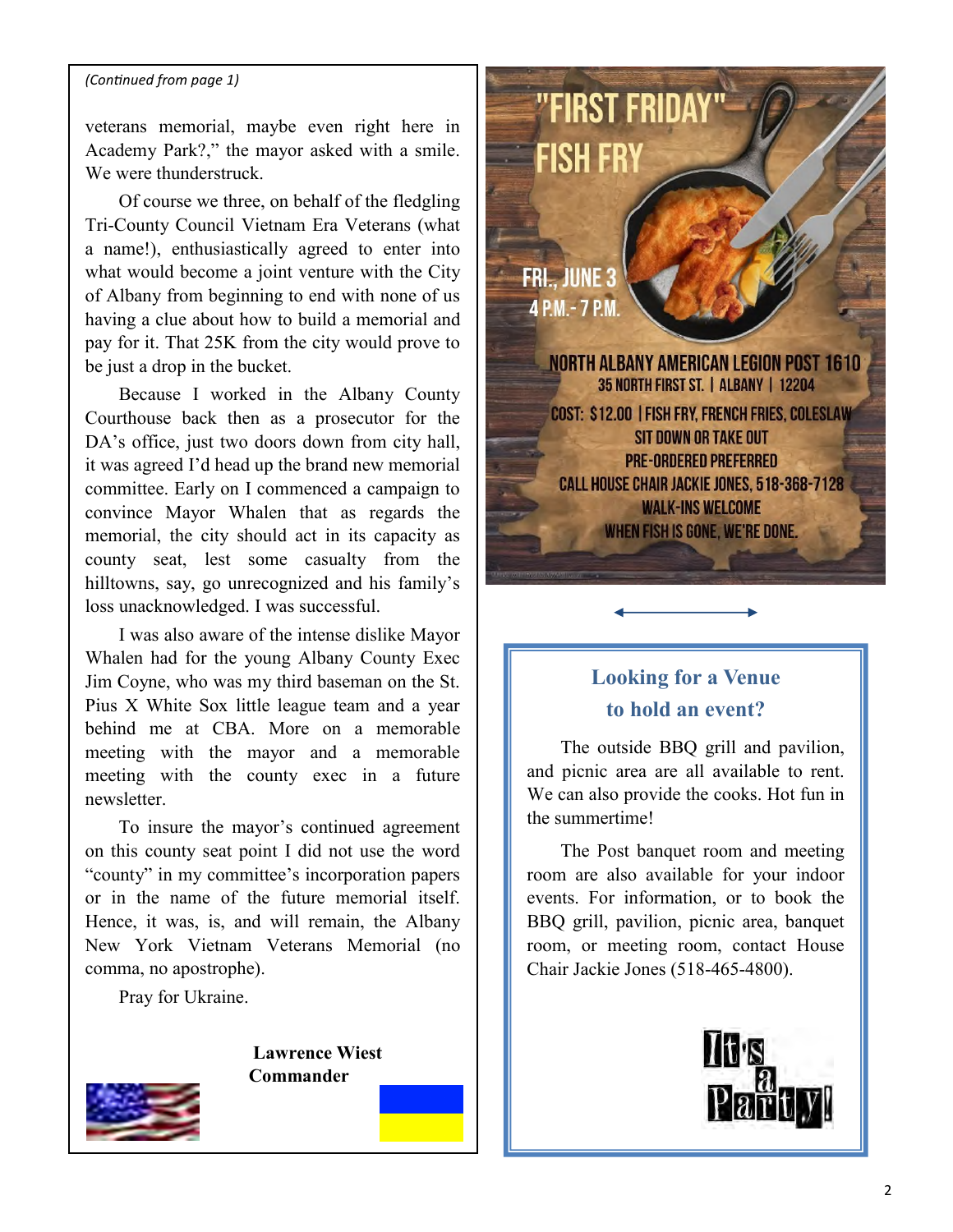### **Auxiliary News**

Now that May is over our events will be winding down some. Our Albany County Walk-A-Thon was attended by 27 members and friends. Total donations came to just over \$4600. We are still waiting for Sons office to announce the total for all of the walks held over the State.

Poppy distribution ends on Memorial Day Weekend so our total collected will be announced next month. If you still have not gotten a poppy, they are available at the bar in the Post.

Our last meeting for this year is June 7 at 7 p.m. Hope we will see you there.

# **DAVILION**

Saturday, April 30: Veteran Walk-A-Thon, sponsored by Albany County American Legion Auxiliary and Sons of the American Legion. This event was held at Cook Park in Colonie. Donations benefit veteran's homeless programs at NYS VA Medical Centers and the nonprofit, American Vet Dogs.



The above pictures, together with the pictures on page 4, were submitted by Ms. Felts from Giffin Elementary School in Albany. The Auxiliary's Give 10 to Education spring project donated school supplies to Ms. Felts' classroom as well as to the classrooms of Mrs. Smith, Mrs. Thomas, and Ms. Pinkowski at Giffin.

#### **Yours for the Auxiliary, Judy Benner, President**